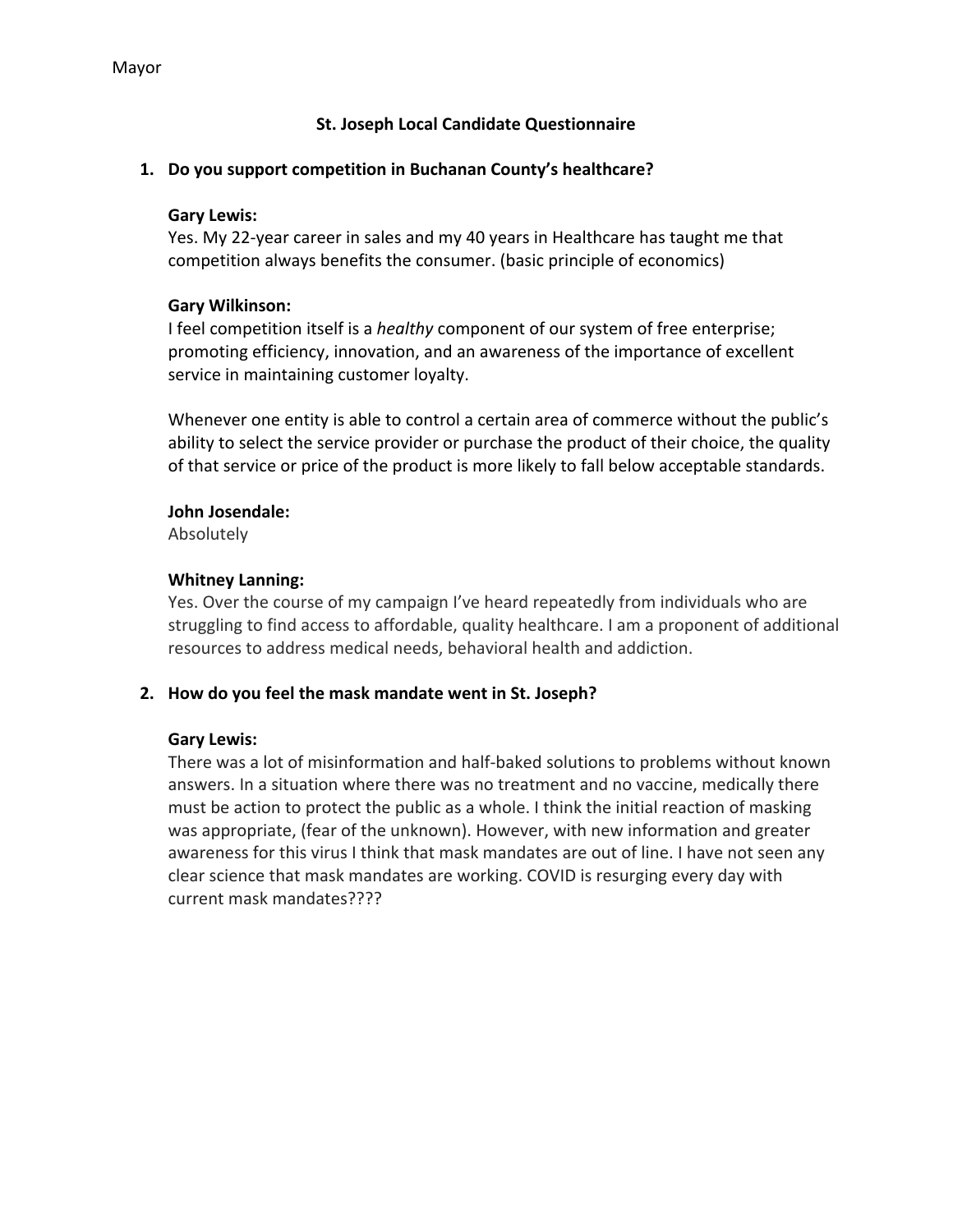## **Gary Wilkinson:**

The overall impression was one of uncertainty and some confusion in the decision making process. Some of that can be attributed to mixed signals coming from higher level agencies who are counted on to provide expert guidance in such matters.

At the outset of this particular pandemic, it became clear that its effect were far more lethal than seasonal bouts influenza with growing cases of life threatening illness and deaths.

As the effects of the virus spread and our health care system and its workers were overwhelmed, it became apparent that extraordinary measures were in order.

When in doubt err on the side of safety, so I had no problem with being told to wear a mask, as it did not involve putting any substance into my body, but could possibly protect others from me spreading disease.

### **John Josendale:**

Was it well executed? No. Was it the right direction? No. It's difficult to say, looking back. Part of the problem with the vaccination rollout was the mandate. The misinformation and changing info from the federal government made it difficult. In this part of the country especially, when you make something mandatory, it makes people skeptical.

### **Whitney Lanning:**

I believe the mask mandate was fine for the time that it was enacted. The onset of COVID-19 was unexpected and the City Council did their best to mitigate the issues caused by the pandemic. I do not believe that enacting a mask mandate in the future would be successful, given in part by the local perspective on the matter. Furthermore, the availability of the vaccine has created a higher level of personal choice, which I believe all individuals should have when it comes to their health.

**3. Do you support policies that would permit males and females to share the same public restrooms, locker rooms, and showers, based on their self-identified gender instead of their natural born gender?**

**Gary Lewis:** NO.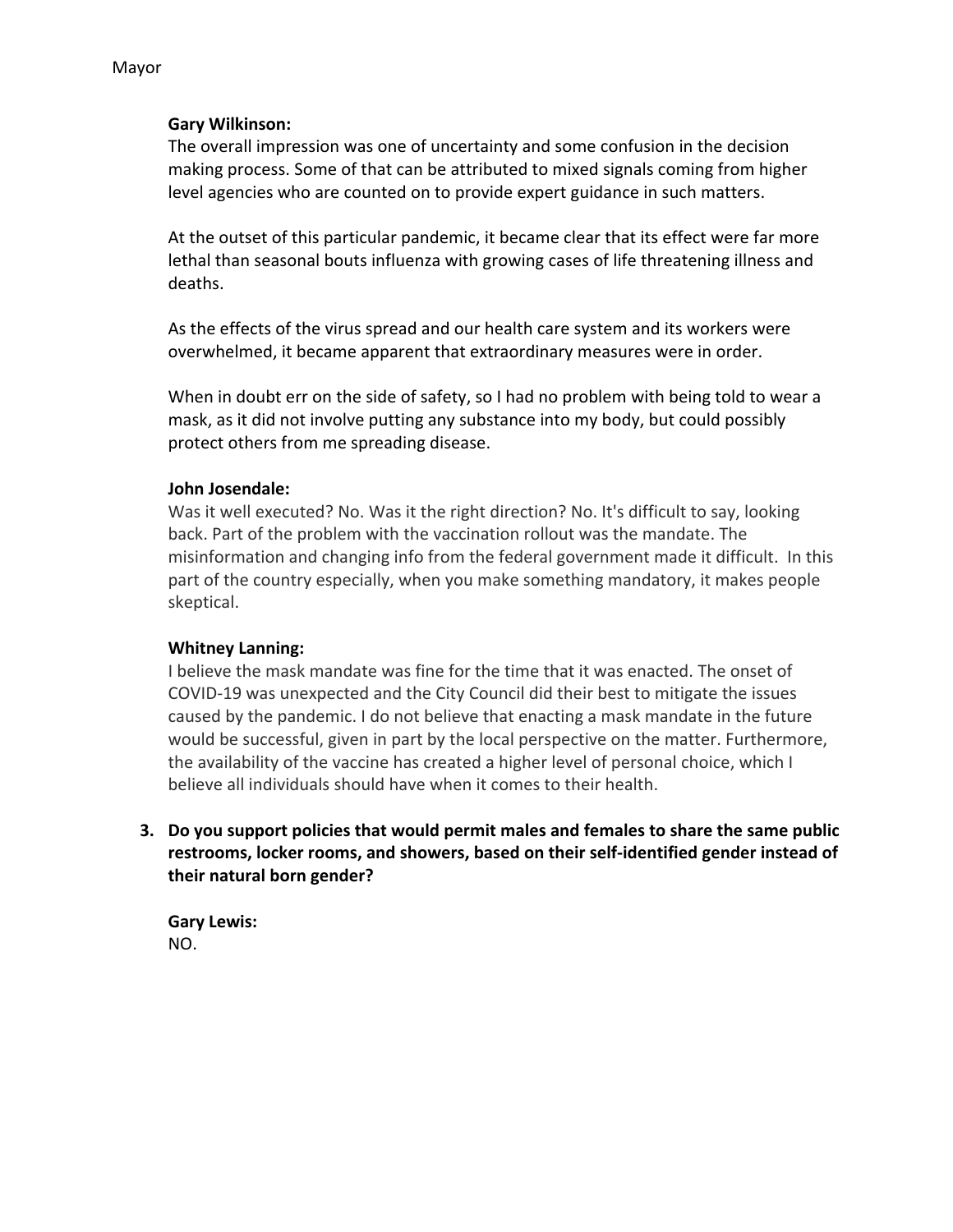#### Mayor

### **Gary Wilkinson:**

Public policies are enacted to maintain order and provide for the safety of the general public. These policies are not able to be all things to all people and there will be instances where individual preferences come into conflict with certain regulations.

In the matter of males and females sharing public spaces in circumstances where their privacy may be compromised, I believe that in the interest of safety steps should be taken to protect children and those at risk of being abused.

In my opinion the term 'self-identification' involves many variables, dependent on feelings of the individual that may change over time.

So, while valuing the worth and contributions of each person; in setting public policy the welfare of all dictates to me that public rest rooms, locker rooms, etc., remain male and female.

#### **John Josendale:**

No

### **Whitney Lanning:**

I support trans-inclusive policies.

### **4. Do you support requiring photo ID to vote?**

### **Gary Lewis:**

Yes, absolutely. You must have a photo ID to fly on an airplane, to rent a car and to rent a hotel room. The right to vote is a far greater responsibility and you should be required to show a photo ID to vote. No exceptions. It is the least we can do as citizens to guarantee our elections remain fair.

### **Gary Wilkinson:**

The right to vote is a fundamental principle of our system of government and is an important in the selection of representatives of the people. At no time should that right be abridged to make it more advantageous for any one segment of society or modified to make it more difficult for others.

For many, acquiring a photo ID can be as easy as a visit to the local driver's license bureau or county clerk's office. But for many, including rural residents and tenants of inner-city locations this is a difficult task.

If the photo ID is a requirement, will provisions be made to provide access to a photo ID for these individuals, without attaching prohibitive costs that, in effect, make it unlikely they will be able to afford it?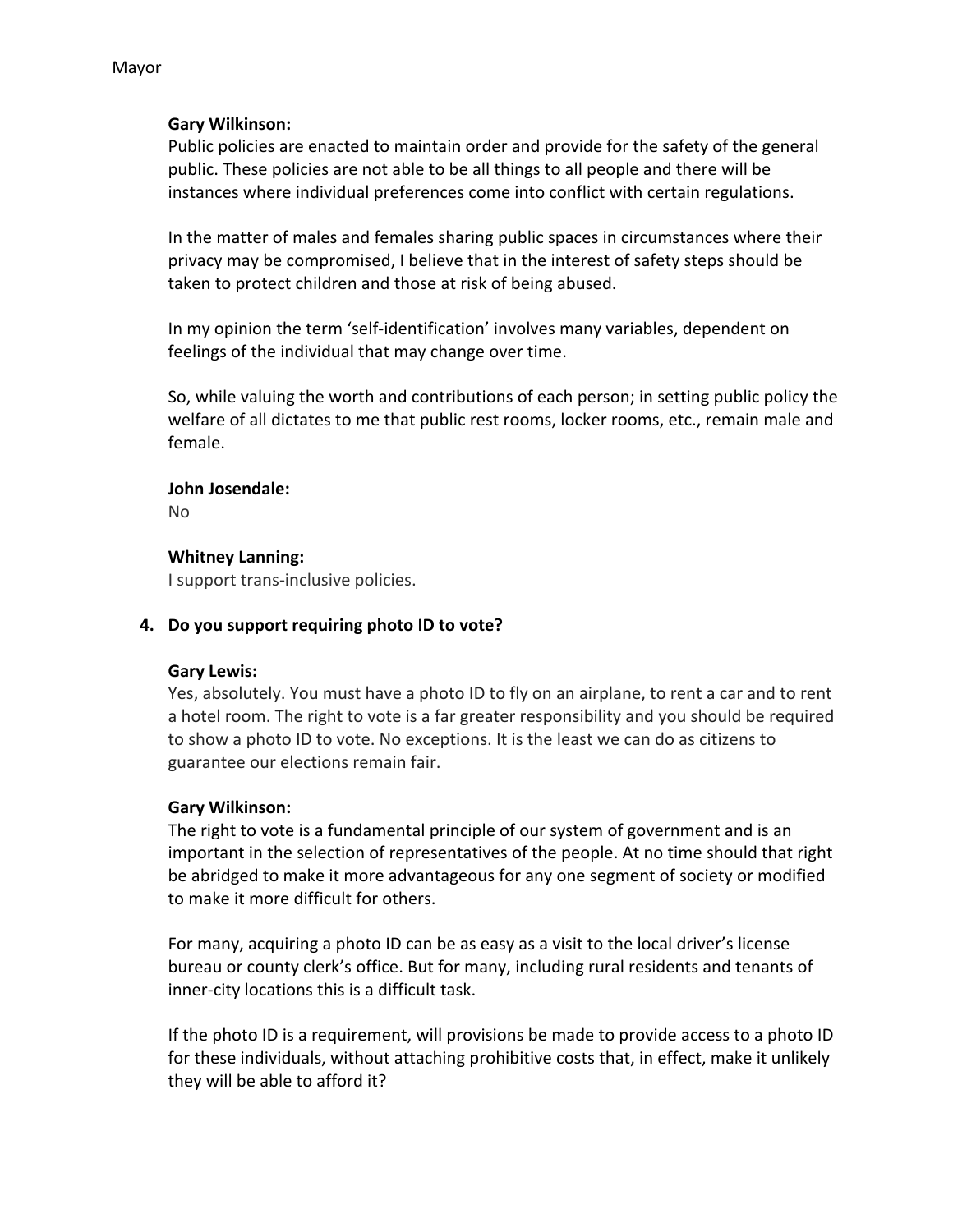### **John Josendale:**

Yes

## **Whitney Lanning:**

Missouri law does not require photo ID and local government would not be able to supersede state law.

**5. If faced with a budget deficit, would you support or oppose cutting spending rather than increasing taxes?**

### **Gary Lewis:**

I would support cutting spending.

## **Gary Wilkinson:**

The level of services provided by government bodies is made possible as a result of revenues provided by tax payers. If a certain level of service is expected and an accurate accounting of finances shows that more funding is needed to provide that service, the citizens should be given the opportunity to vote on whether to reduce that level of service or increase revenues through taxation.

This is more readily done on the local level as revenue issues are common in municipal settings. But on a national level elected representatives are required to set the level of taxation or reduce spending and services.

### **John Josendale:**

Part of my platform is fixing the budget. My history in business has taught me a lot in this regard. I do not believe in raising taxes. I am a hand-up person, not a hand-out person.

### **Whitney Lanning:**

Quite simply, we cannot afford to raise taxes. In the past 4 years there have been at least 4 local tax increases. The next mayor and council must ensure that we are making best use of the revenue we have. We must find creative solutions to addressing the needs of our community. As a nonprofit CEO, I know how to access funding and leverage resources to solve problems.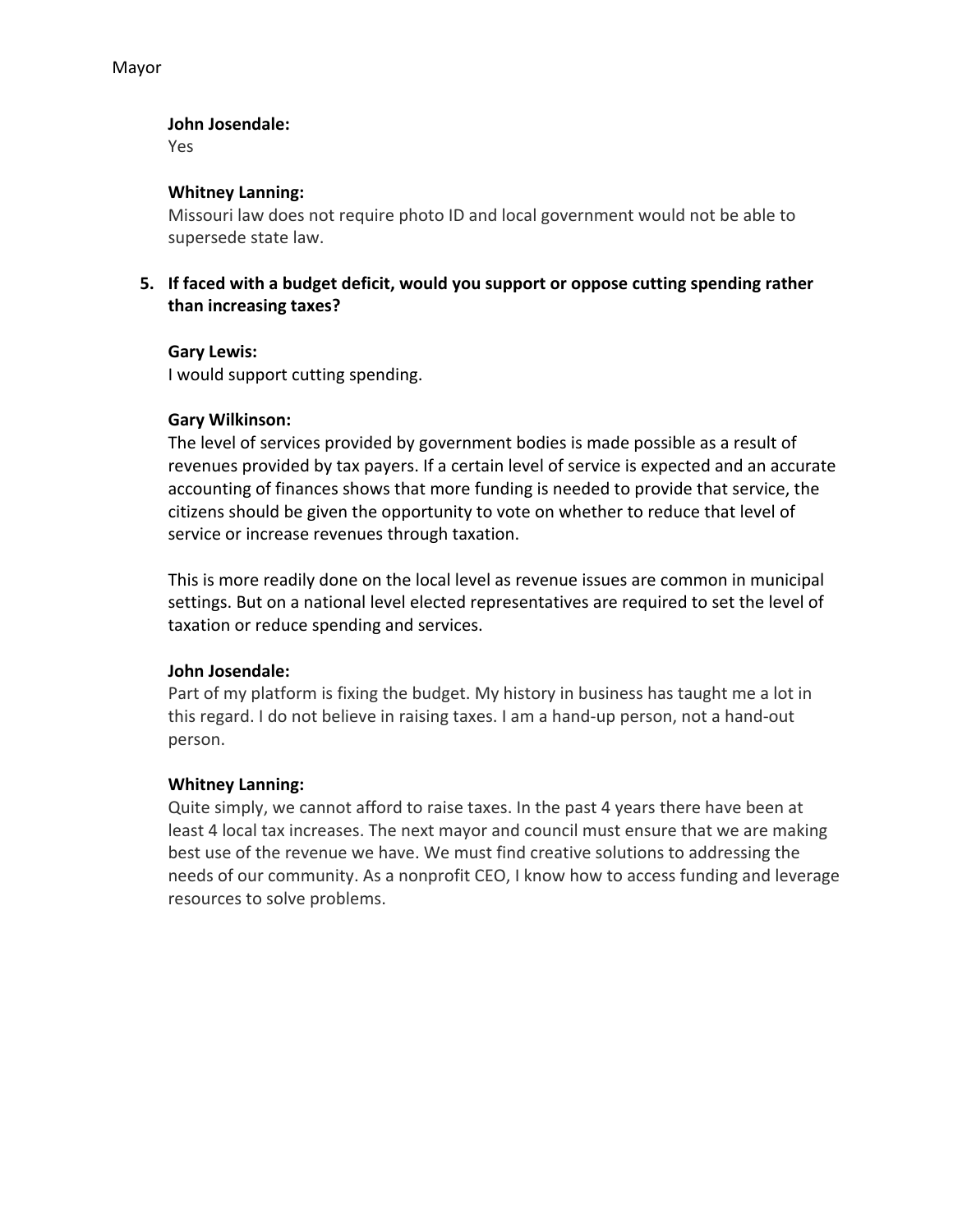## **6. If the council were given \$1M to use to fund projects in St. Joseph, what would you fund?**

### **Gary Lewis:**

Police and Fire needs be met first. Street maintenance. Marketing STJ to new business for relocation here Riverfront Development Free Baseball programs for our youth. Krug Park Amphitheater – Venue for under 5,000 people

#### **Gary Wilkinson:**

The primary responsibility of the City is to provide for the delivery of basic municipal services to its citizens. Police and fire protection; adequate infrastructure, including street construction and maintenance; public health services, parks and recreation; all are services the City provides.

In the event the City obtained funds to use at its discretion, I would look to invest those funds in a project that would pay future dividends such as; workforce development training to supply needed workers for industry; infrastructure improvements to streets, sidewalks and curbs to improve the City's appearance; or, providing repairs to City facilities caused by long deferred maintenance.

### **John Josendale:**

The city has been given \$19M this year, and \$19M last year, in various forms of COVID funding. The city took about half of that and put it towards the sewer to lower the payments so we don't have to raise the sewer rates again. The new children's center is going up. Some of the money is going to Missouri Western. Some is going to the law enforcement branches. Pivotal Point and Mid-City Excellence also received money. All that money was allocated by a committee, made up of citizens from around the community, who had a say in where that money went. I like that, that's the way it should be. It shouldn't be any one person's say, where the money goes.

### **Whitney Lanning:**

Crime is a significant concern for me and those I speak with. The local government has limited control on the prosecution and sentencing of those who commit crime; as a result, local government should focus on the causes of crime, to include addiction, mental illness and homelessness. I would look to focus these dollars on crime prevention, to include properly funding the wages, benefits and equipment of police and first responders.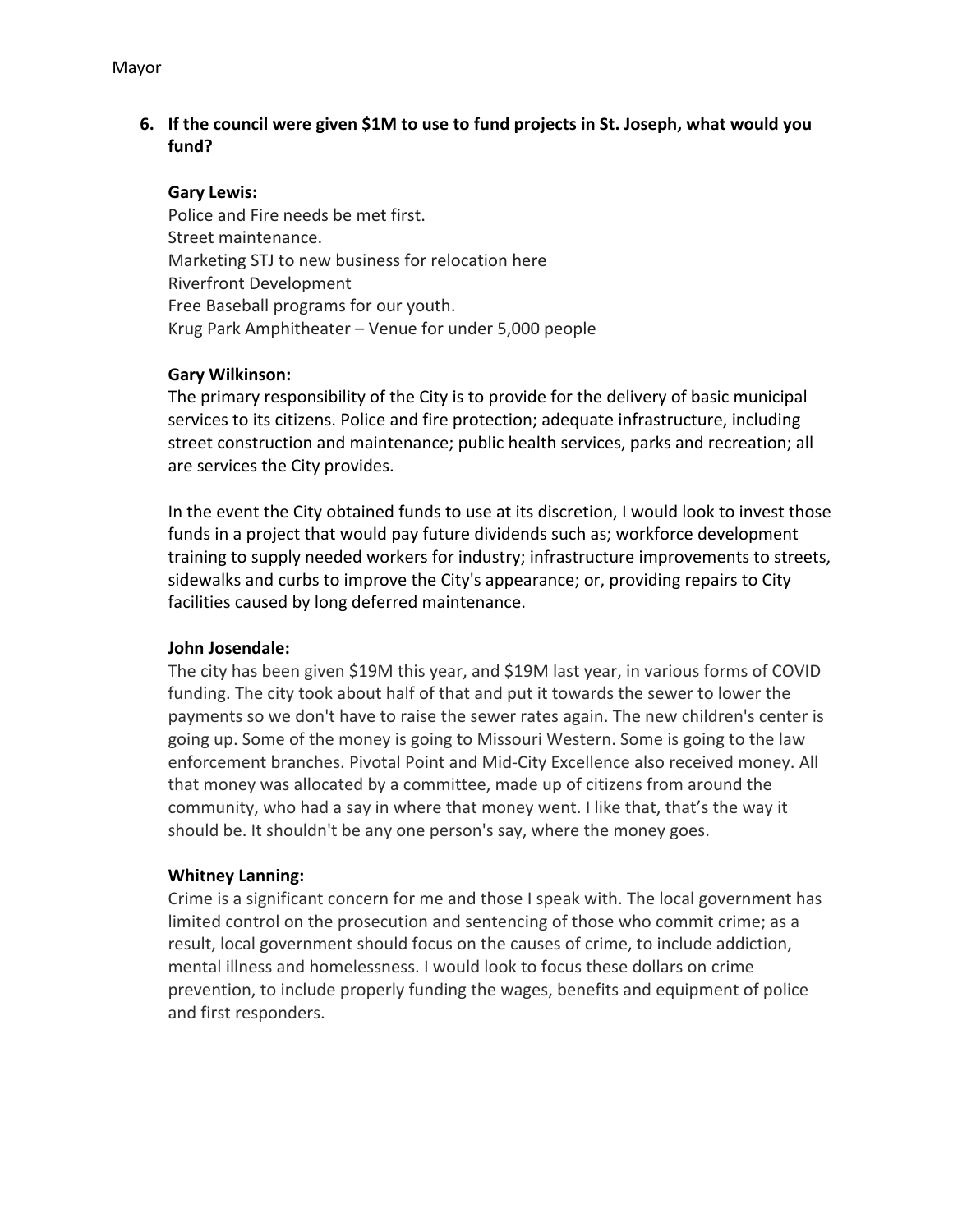## **7. Do you believe in equity (equal outcome) or equality (equal opportunity)?**

## **Gary Lewis:**

I believe in equal opportunity.

## **Gary Wilkinson:**

The outcome of an endeavor is the result of the factors that went into its completion including training, effort, ability, and in some cases good fortune, or luck.

If equal outcome means the results for all participants in a certain undertaking are the same, than that would be a very unusual circumstance; as people's backgrounds reflect different levels of training, effort and ability.

Outcomes of a particular activity will vary based upon the preparedness and ability of the participant.

Equal opportunity means individuals are provided training and resources without regard to factors beyond their control such as race. There should be no ceiling on what can be accomplished just as there should be no restriction placed on who is able to participate.

### **John Josendale:**

Equal opportunity. I don't believe in communism. I don't believe in socialism. Give people opportunity to succeed. Like I said earlier, a hand-up, not a hand-out.

## **Whitney Lanning:**

I'm not sure about the context of your question. But I believe that everyone deserves and opportunity to be able to achieve equity. One cannot exist without the other.

## **8. How does St. Joseph compare to Kansas City? What lessons can each city learn from each other?**

## **Gary Lewis:**

No way to compare the two head-to-head. You would be comparing apples to oranges. It would better to Juxtapose them. I have over 40 years of doing business and recreation in KC. I know that city better than most in STJ. The better statement is how we can leverage the KC amenities to our benefit. i.e.- The soon to be brand new International airport. (KCI). Chiefs Training Camp.

KC has liberal leaders and very poor schools. Not sure we want to emulate anything they are currently doing.

I do favor better working relations and communication with the KC leadership. That sems to be non-existent today. I believe that we share some common ground historically. There are a lot of STJ residents that make the drive everyday to KC for employment.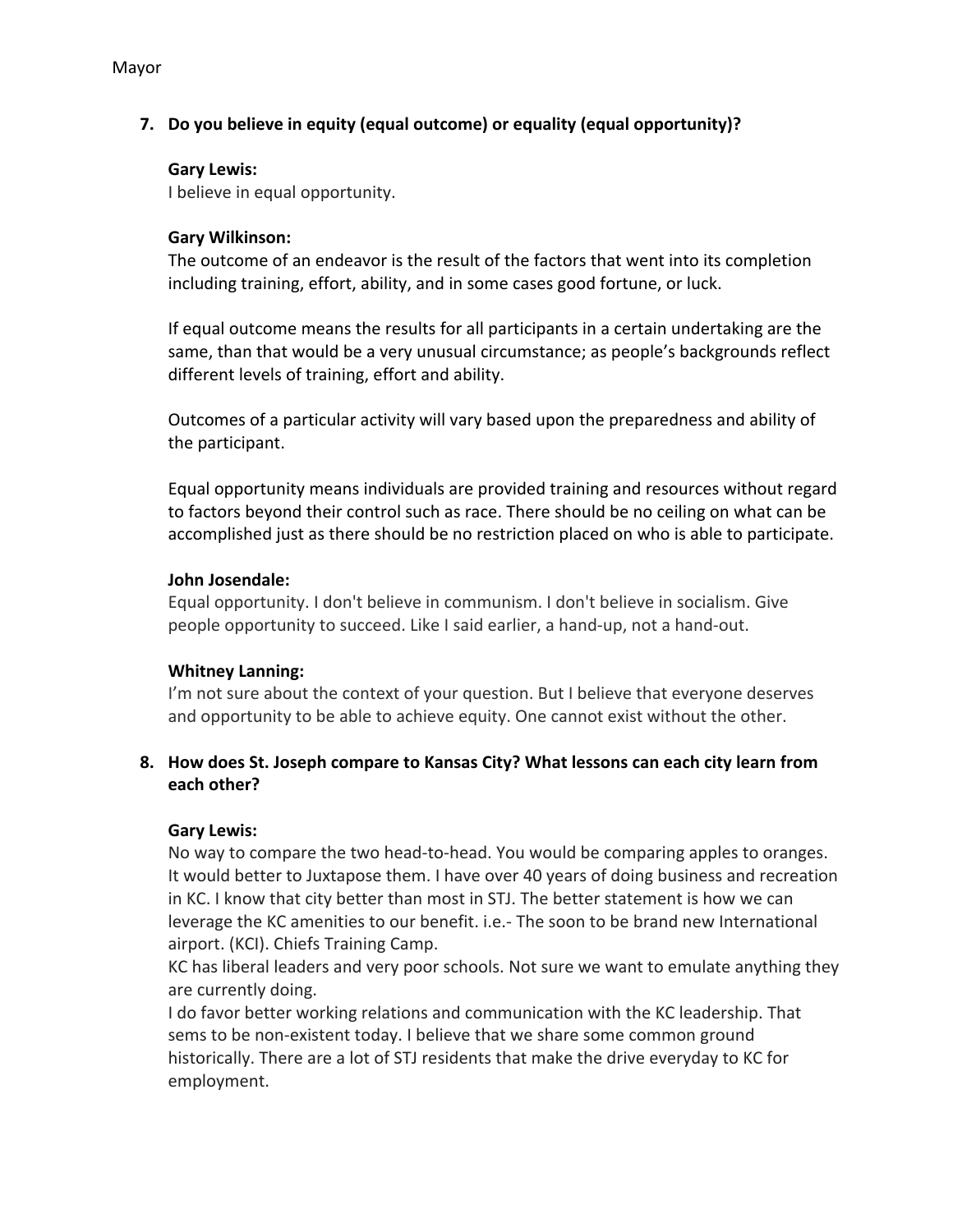# Mayor

#### **Gary Wilkinson:**

The Kansas City metropolitan district is a large urban region with all the amenities and opportunities that such areas afford. It also comes with high areas of crime, traffic congestion, pollution associated with large cities.

In the decades after its founding St. Joseph's population exceeded that of Kansas City, much of that due to the Gold Rush of 1849. But economic factors, including the designation of Kansas City as a rail hub and the location of other key industries relegated St. Joseph to the status of a small thriving community on the banks of the Missouri River.

Our proximity to a large metropolitan area has advantages and disadvantages.

For advantages, we are in short driving distance of numerous cultural, dining, sports and entertainment venues, plus an international airport. And choices for employment and educational opportunities are increased for those wishing to live in a less urban environment.

For disadvantages, choices for higher paying jobs and better promotional opportunities tend to draw experienced and talented resources from our labor pool, resulting in a static or declining population and a lower tax base.

Each city can work with the other by consulting on issues of transportation, technology, culture and industrial recruitment that affect both.

### **John Josendale:**

St Joe is not KC. People tend to be negative about Saint Joe, but the problem we have is that we don't know what we've got. We have a nice community with a smaller town feel, but all the amenities you could want, and just a 45 minute drive to the big city for everything else. Kansas City does have an advantage in that they can offer more white collar jobs. In St. Joe we need to do a good job training for white-collar and blue-collar jobs. We are working to attract businesses that would bring more white-collar opportunities.

### **Whitney Lanning:**

We obviously have fewer people and less revenue. However, we have a lower cost of living, no rush hour traffic, and the small town feel that you cannot get in Kansas City. Our proximity to Kansas City should be embraced, not feared. We should leverage the fact that we are close enough to visit Kansas City, without the issues you face living in a large town.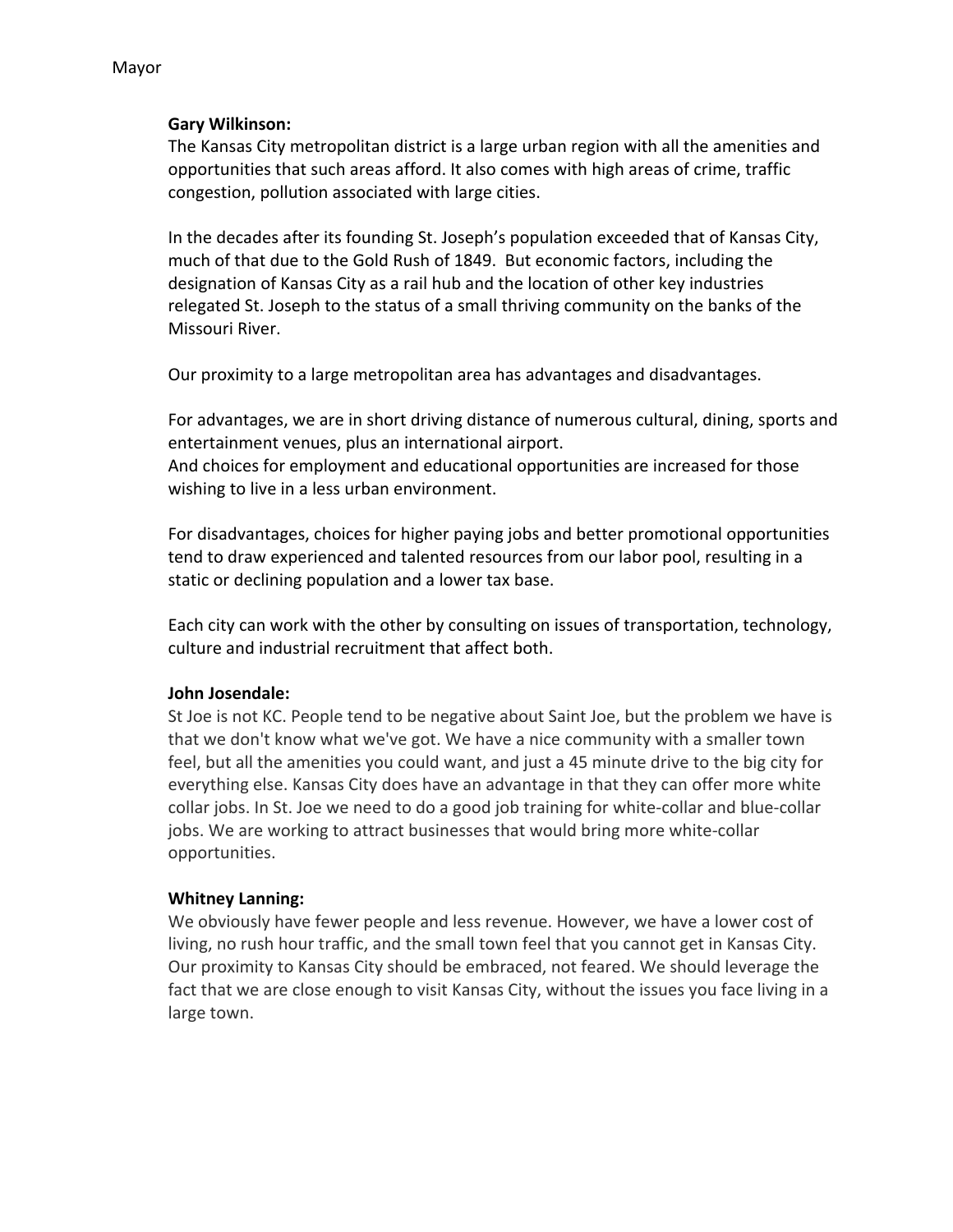**9. Merrick Garland stated that the greatest threat comes from racially or ethnically motivated violence, "specifically those who advocated for the superiority of the white race". Do you agree or disagree?**

## **Gary Lewis:**

Anytime you use race as a weapon the outcome will be disastrous to all involved. Just look around to what is happening now in our country. It needs to be dialed down. Could have catastrophic ending for all involved if not checked. Everyone has blame here. (all races)

### **Gary Wilkinson:**

Justification for resorting to violence cannot be attributed to ones views on social issues, one way or the other. If there is disagreement on matters of importance, it is incumbent on the disparate parties to state their positions in a forum of discussion and seek to resolve their differences in a civil discourse.

It that is not possible, legal redress can be sought in a court of law.

## **John Josendale:**

BS! I have traveled all over the world, and seen very different cultures and ways of life. Folks don't know how good they have it here, with freedom to interact and express themselves. It seems like the first excuse everybody throws out is race, and the second excuse is the "haves" and the "have-nots".

### **Whitney Lanning:**

I would need more context to be able to appropriately answer this question; i.e. the greatest threat to what? Regardless, I believe that racism is present in our community and we should be actively working to create a more equal and just community.

## **10. Are there circumstances where the city council can restrict the church from assembling? If so, under which circumstances?**

### **Gary Lewis:**

No. Our  $1<sup>st</sup>$  Amendment guarantees us that right. Freedom of religion is a fundamental human right that protects the conscience of all people. It allows us to think, express and act upon what we deeply believe.

### **Gary Wilkinson:**

The right of peaceful assembly is a guarantee included in the Bill of Right. Issues of a philosophical nature; even those in conflict with the beliefs of those in authority, are not a sufficient reason to restrict the assembly of such adherents.